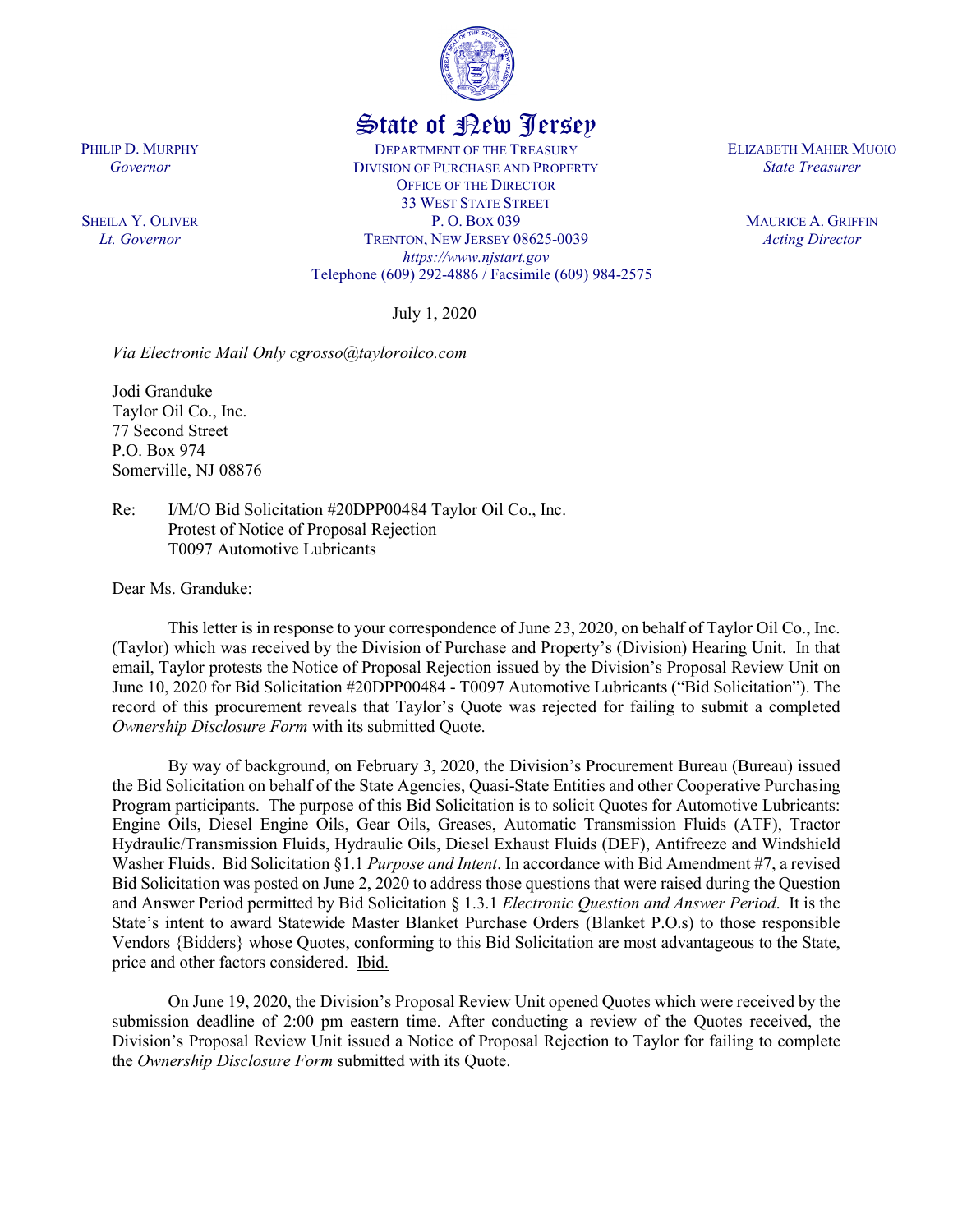In response to the Notice of Proposal Rejection, on June 23, 2020, Taylor sent a letter to the Division's Hearing Unit stating:

> In the scanning/uploading of required forms for the above bid, page 2 of the Ownership Disclosure Form was inadvertently missed. Attached is the missing page of the form. Taylor Oil Co., Inc. respectfully requests that you reconsider your denial of our bid due to the missing page.

In consideration of Taylor's protest, I have reviewed the record of this procurement, including the Bid Solicitation, Taylor's Quote and protest, the relevant statutes, regulations and case law. The review of the record has provided me with the information necessary to determine the facts of this matter and to render an informed Final Agency Decision on the merits of the protest. I set forth herein the Division's Final Agency Decision.

The Division's administrative regulations that govern the advertised procurement process establish certain requirements that must be met in order for a Quote to be accepted. Those regulations provide in relevant part that:

> (a) In order to be eligible for consideration for award of contract, the bidder's proposal shall<sup>[1](#page-1-0)</sup> conform to the following requirements or be subject to designation as a non-responsive proposal for non-compliance:

… 4. Contain all RFP-required certifications, forms, and attachments, completed and signed as required. An RFP may designate certain forms and/or certifications that need not be included in the bidder's proposal but that must be provided by a successful bidder upon request prior to an award of contract;

[N.J.A.C. 17:12-2.2(a), emphasis added.]

l

If the requirements of N.J.A.C. 17:12-2.2 are not met, a Quote must be rejected. This regulation mandates stringent enforcement to maintain the equal footing of all Vendors {Bidders} and to ensure the integrity of the State's bidding process.

The subject solicitation was comprised of the Bid Solicitation, other documents and mandatory forms which were specifically addressed in Bid Solicitation Section 4.0 *Quote Preparation and Submission* which states in pertinent part:

> Vendor's {Bidder's} failure to complete, sign and submit the forms in Section 4.4.1.2 shall be cause to reject its Quote as non-responsive.

> [Bid Solicitation § 4.4.1.2 *NJ Standard Bid Solicitation Forms Required With The Quote*.]

Among those forms required to be submitted with the Quote is the *Ownership Disclosure Form.*  With respect to ownership, the New Jersey Legislature, in implementing N.J.S.A. 52:25-24.2, mandated that a Vendor {Bidder} must supply its ownership information, prior to or with its Quote, to be eligible to enter into a Blanket P.O. with the State. N.J.SA. 52:25-24.2 states, in pertinent part:

<span id="page-1-0"></span><sup>1</sup> "Shall Denotes that which is a mandatory requirement." Bid Solicitation Section 2.2 *General Definitions*.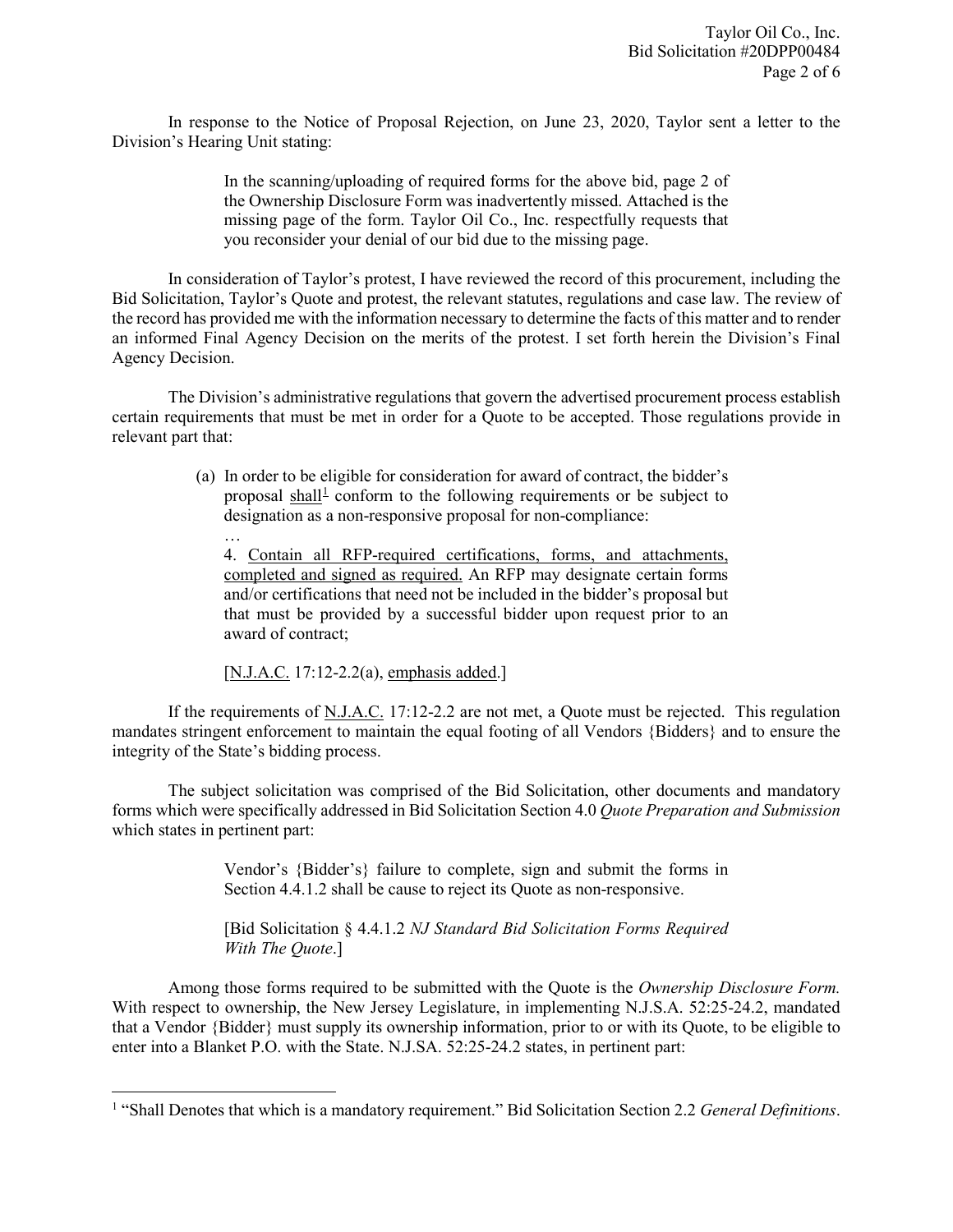No corporations, partnership, or limited liability company shall be awarded any [Blanket P.O] nor shall any agreement be entered into for the performance of any work or the furnishing of any materials or supplies, the cost of which is to be paid with or out of any public funds, by the State, or any county, municipality or school district, or any subsidiary agency of the State, or of any county, municipality or school district, or by any authority, board, or commission which exercises governmental functions, unless prior to the receipt of the bid or accompanying the bid, of said corporation, said partnership, or said limited liability company there is submitted a statement setting for the names and addresses of all stockholders in the corporation who own 10 percent or more of its stock, of any class, or of all individual partners in the partnership who own a 10 percent or greater interest therein, or of all members in the limited liability company who own a 10 percent or greater interest therein as the case may be, shall also be listed. The disclosure shall be continued until names and addresses of every noncorporate stockholder, and individual partner, and member exceeding the 10 percent ownership criteria established in this act, has been listed.

The *Ownership Disclosure Form* is specifically discussed in Bid Solicitation Section § 4.4.1.2.1 which states in part:

> Pursuant to N.J.S.A. 52:25-24.2, in the event the Vendor {Bidder} is a corporation, partnership or limited liability company, the Vendor {Bidder} must complete an Ownership Disclosure Form.

> A current completed Ownership Disclosure Form must be received prior to or accompany the submitted Quote. A Vendor's {Bidder's} failure to submit the completed and signed form with its Quote will result in the rejection of the Quote as non-responsive and preclude the award of a Blanket P.O. to said Vendor {Bidder} unless the Division has on file a signed and accurate Ownership Disclosure Form dated and received no more than six (6) months prior to the Quote submission deadline for this procurement. If any ownership change has occurred within the last six (6) months, a new Ownership Disclosure Form must be completed, signed and submitted with the Quote.

> In the alternative, to comply with this section, a Vendor {Bidder} with any direct or indirect parent entity which is publicly traded may submit the name and address of each publicly traded entity and the name and address of each person that holds a 10 percent or greater beneficial interest in the publicly traded entity as of the last annual filing with the federal Securities and Exchange Commission or the foreign equivalent, and, if there is any person that holds a 10 percent or greater beneficial interest, also shall submit links to the websites containing the last annual filings with the federal Securities and Exchange Commission or the foreign equivalent and the relevant page numbers of the filings that contain the information on each person that holds a 10 percent or greater beneficial interest. N.J.S.A. 52:25-24.2.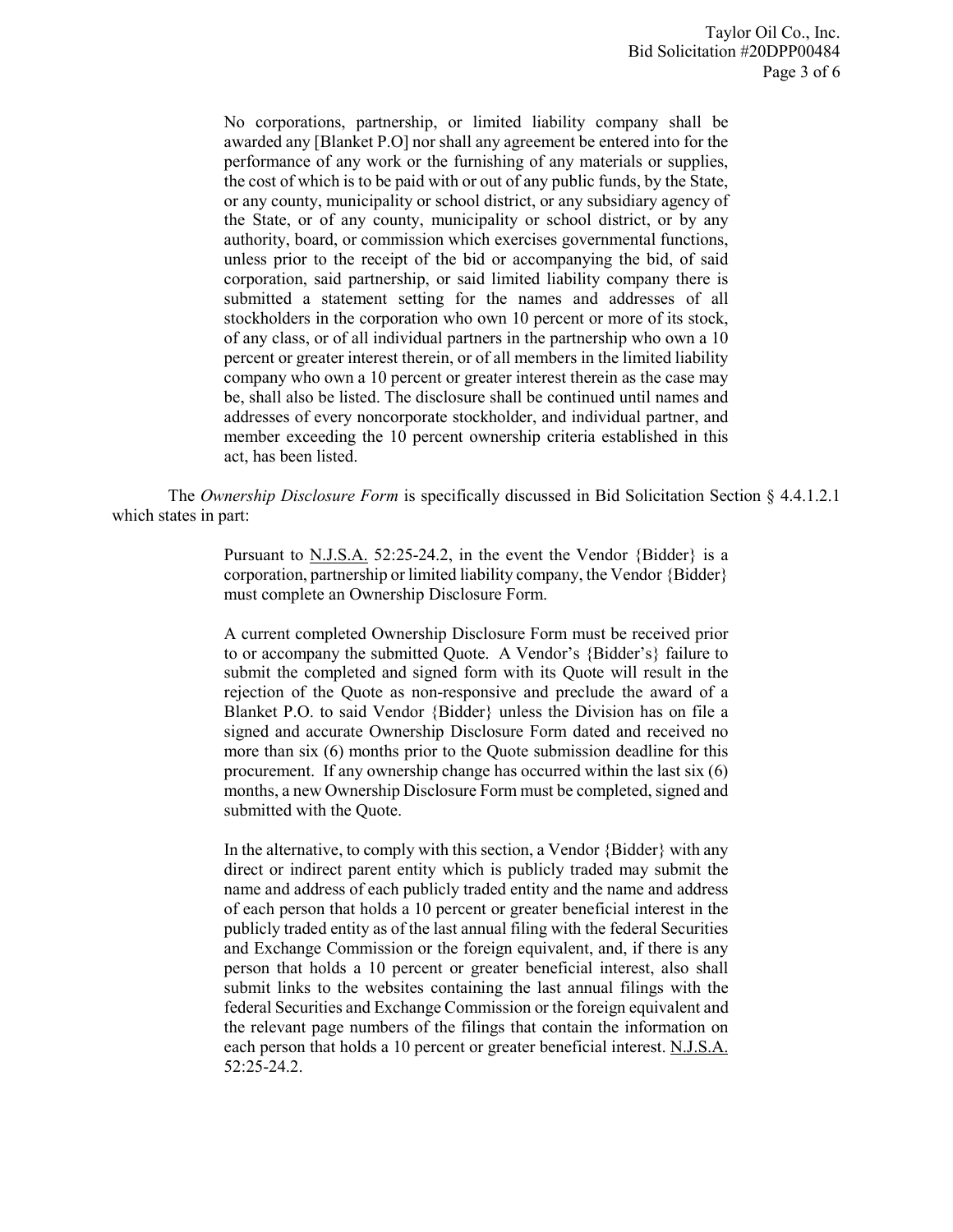Vendors {Bidders} using *NJSTART* to submit a Quote shall make the appropriate certification on the "Maintain Terms and Categories" Tab within its profile by checking the applicable box and, if required, completing and attaching the shortened Ownership Disclosure Form. Vendors {Bidders} not using *NJSTART* to submit a Quote must complete the full Ownership Disclosure Form located on the Division's website.

Vendors {Bidders} may refer to the QRGs "Vendor Forms" and "Attaching Files" for instructions on submitting the forms required by this section of the Bid Solicitation through *NJSTART*. Vendors {Bidders} may also refer to the QRG "Vendor Categories and Certifications" for additional instructions on completing shortened versions of required forms by completing certifications on the "Maintain Terms and Categories" Tab within its profile in *NJSTART*. QRGs are located on the NJSTART Vendor Support Page.

Vendors {Bidders} utilizing *NJSTART* should designate one version of the Ownership Disclosure Form as the Primary Form. In the event that a Vendor {Bidder} fails to attach an Ownership Disclosure Form, or the attached Ownership Disclosure Form is deemed deficient, the Division may access the Primary Form and consider it as part of the Quote. Note: The Primary Form must have a Date Created within six (6) months of the Quote submission deadline to be considered valid.

In order to make this process of certifying easier, the Division provides to the bidding community the *Ownership Disclosure Form* to be completed in order for Vendor {Bidder} to comply with the statutory requirements. As an alternative to submission of the *Ownership Disclosure Form,* as noted in Bid Solicitation § 4.4.1.2.1 above, Vendors {Bidders} using *NJSTART* to submit a Quote are required to make the appropriate certification regarding investment activities in Iran on the "Maintain Terms and Categories" Tab within its profile.

As shown below, Taylor submitted an *Ownership Disclosure Form* with its Quote, however, Taylor only submitted page one of the form which is two pages.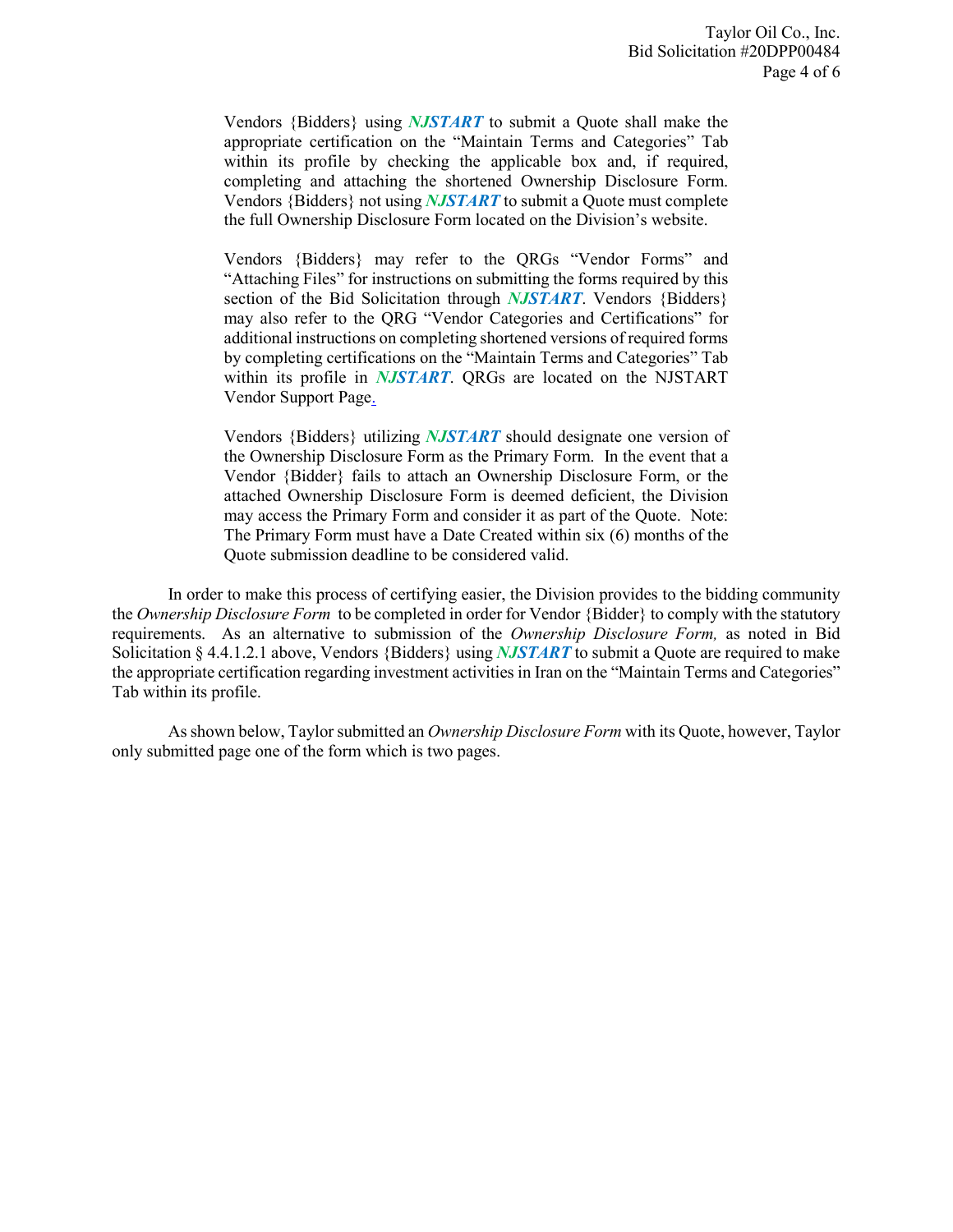|                                      | <b>STATE OF NEW JERSEY</b><br>DEPARTMENT OF THE TREASURY<br>DIVISION OF PURCHASE AND PROPERTY                                                                                                                                                                                                                                                                                                          |                                  |                                |     |                         |
|--------------------------------------|--------------------------------------------------------------------------------------------------------------------------------------------------------------------------------------------------------------------------------------------------------------------------------------------------------------------------------------------------------------------------------------------------------|----------------------------------|--------------------------------|-----|-------------------------|
|                                      | 33 WEST STATE STREET, P.O. BOX 230<br>TRENTON, NEW JERSEY 08625-0230                                                                                                                                                                                                                                                                                                                                   |                                  |                                |     |                         |
|                                      |                                                                                                                                                                                                                                                                                                                                                                                                        | <b>OWNERSHIP DISCLOSURE FORM</b> |                                |     |                         |
|                                      | BID SOLICITATION #: 20DPP00484                                                                                                                                                                                                                                                                                                                                                                         |                                  | VENDOR (BIDDER): TON O OIL CO. |     |                         |
|                                      | ALL PARTIES ENTERING INTO A CONTRACT WITH THE STATE ARE REQUIRED TO PROVIDE THE<br>INFORMATION REQUESTED PURSUANT TO N.J.S.A. 52:25-24.2.<br>PLEASE NOTE THAT IF THE VENDOR/BIDDER IS A NON-PROFIT ENTITY, THIS FORM IS NOT REQUIRED.                                                                                                                                                                  |                                  |                                |     |                         |
|                                      |                                                                                                                                                                                                                                                                                                                                                                                                        | PART 1                           |                                |     |                         |
|                                      |                                                                                                                                                                                                                                                                                                                                                                                                        |                                  |                                |     | <b>YES</b><br><b>NO</b> |
|                                      | Are there any individuals, partners, members, stockholders, corporations, partnerships, or limited<br>liability companies owning a 10% or greater interest in the Vendor {Bidder}?                                                                                                                                                                                                                     |                                  |                                | 区   | □                       |
|                                      | If you answered, "YES" above, you must disclose the following: (a) the names and addresses of all stockholders in the corporation<br>who own 10 percent or more of its stock, of any class; (b) all individual partners in the partnership who own a 10 percent or<br>greater interest therein; or, (c) all members in the limited liability company who own a 10 percent or greater interest therein. |                                  |                                |     |                         |
| NAME                                 | David M. Taylor                                                                                                                                                                                                                                                                                                                                                                                        |                                  |                                |     |                         |
| <b>ADDRESS 1</b><br><b>ADDRESS 2</b> | Way                                                                                                                                                                                                                                                                                                                                                                                                    |                                  |                                |     |                         |
| CITY                                 | Nethanic Sta                                                                                                                                                                                                                                                                                                                                                                                           | <b>STATE</b>                     | <b>NT</b>                      | ZIP | OBBER                   |
|                                      |                                                                                                                                                                                                                                                                                                                                                                                                        |                                  |                                |     |                         |
| NAME                                 |                                                                                                                                                                                                                                                                                                                                                                                                        |                                  |                                |     |                         |
| <b>ADDRESS 1</b>                     |                                                                                                                                                                                                                                                                                                                                                                                                        |                                  |                                |     |                         |
| <b>ADDRESS 2</b>                     |                                                                                                                                                                                                                                                                                                                                                                                                        |                                  |                                |     |                         |
| CITY                                 |                                                                                                                                                                                                                                                                                                                                                                                                        | <b>STATE</b>                     |                                | ZIP |                         |
| <b>NAME</b>                          |                                                                                                                                                                                                                                                                                                                                                                                                        |                                  |                                |     |                         |
| <b>ADDRESS 1</b>                     |                                                                                                                                                                                                                                                                                                                                                                                                        |                                  |                                |     |                         |
| <b>ADDRESS 2</b>                     |                                                                                                                                                                                                                                                                                                                                                                                                        |                                  |                                |     |                         |
| CITY                                 |                                                                                                                                                                                                                                                                                                                                                                                                        | <b>STATE</b>                     |                                | ZIP |                         |
|                                      |                                                                                                                                                                                                                                                                                                                                                                                                        |                                  |                                |     |                         |
| <b>NAME</b>                          |                                                                                                                                                                                                                                                                                                                                                                                                        |                                  |                                |     |                         |
| <b>ADDRESS 1</b>                     |                                                                                                                                                                                                                                                                                                                                                                                                        |                                  |                                |     |                         |
| <b>ADDRESS 2</b>                     |                                                                                                                                                                                                                                                                                                                                                                                                        |                                  |                                |     |                         |
| CITY                                 |                                                                                                                                                                                                                                                                                                                                                                                                        | <b>STATE</b>                     |                                | ZIP |                         |
| NAME                                 |                                                                                                                                                                                                                                                                                                                                                                                                        |                                  |                                |     |                         |
| <b>ADDRESS 1</b>                     |                                                                                                                                                                                                                                                                                                                                                                                                        |                                  |                                |     |                         |
| <b>ADDRESS 2</b><br>CITY             |                                                                                                                                                                                                                                                                                                                                                                                                        | <b>STATE</b>                     |                                | ZIP |                         |

As is show on Page 1 of the form, Taylor indicated that David M. Taylor is the only stockholder, partner, individual, or entity with a 10 percent or greater ownership interest in Taylor. No additional stockholders, partners, individuals, or entities are listed on this form. Although Page 2 of the *Ownership Disclosure Form* was not included in Taylor's Quote submission, it can be logically concluded that David M. Taylor is an individual, and that there are no entities who can own 10 percent or more of David M. Taylor, the individual. Thus, no additional information could have been submitted by Taylor on Page 2 of the *Ownership Disclosure Form* that would have provided additional information as to the underlying ownership structure of Taylor as required by N.J.S.A. 52:25-24.2.

The fact that no other stockholders, partners, individuals, or entities own Taylor, can be verified by reviewing the *Two Year Chapter 51/Executive Order 117 Vendor Certification and Disclosure of Political Contributions Form* form that was also submitted by Taylor as part of its Quote for this Bid Solicitation. As shown in the screenshot below, the only 10% or greater owner of Taylor Oil Co., Inc., the Vendor {Bidder}, is David M. Taylor, the individual. No other owners are indicated.